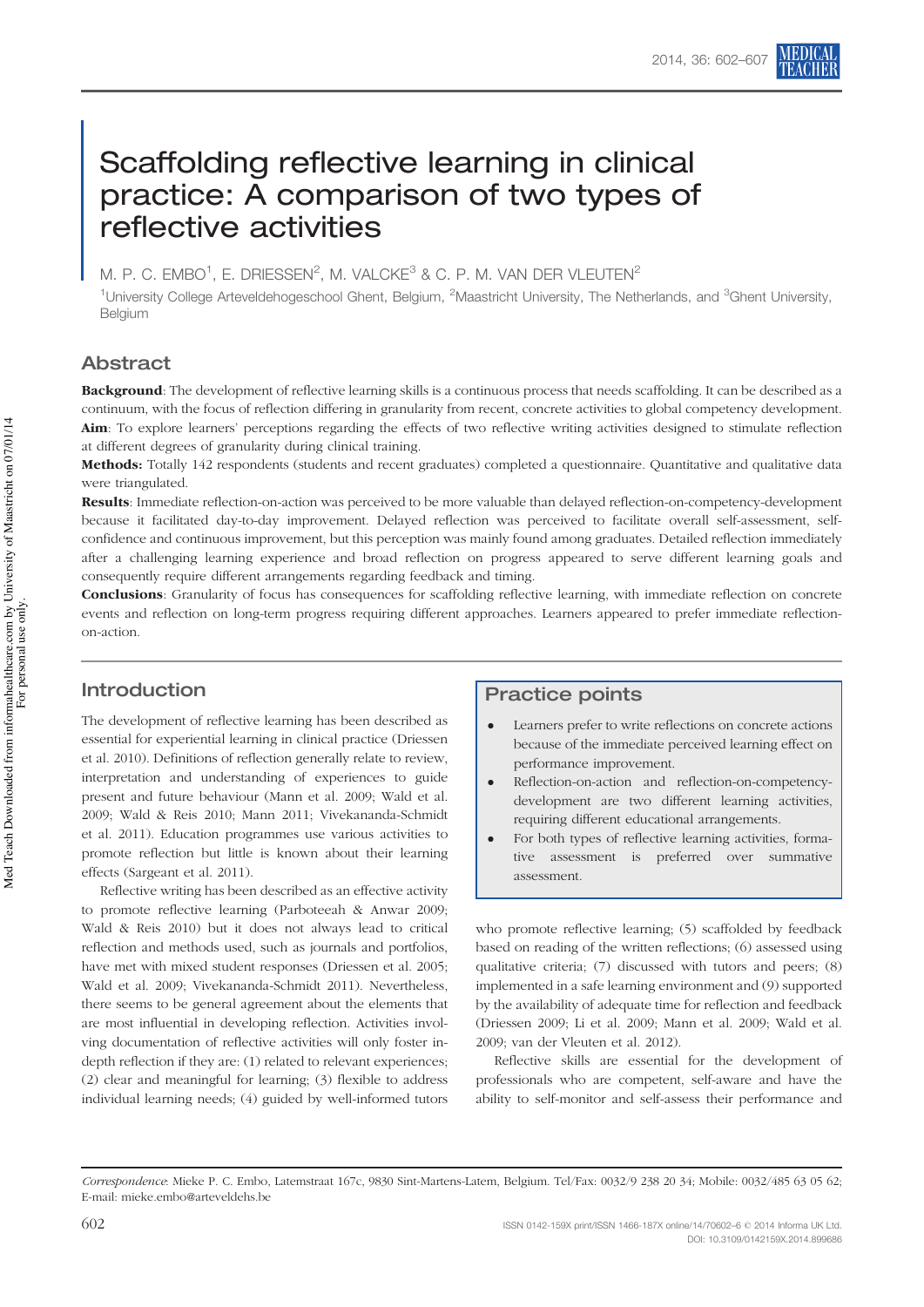Med Teach Downloaded from informahealthcare.com by University of Maastricht on 07/01/14 Med Teach Downloaded from informahealthcare.com by University of Maastricht on 07/01/14 For personal use only.

engage in continuing learning throughout their professional careers (Mann [2011](#page-5-0)). Reflective learning in the workplace is a continuous process aimed at guiding present and future behaviour (Wald & Reis [2010\)](#page-5-0) and varying in granularity of focus from a recent concrete activity to global performance over a longer period of time. Models of reflective learning differ depending on the granularity of focus that is aimed for. According to Schön, there is a difference between 'reflection-in-action' and 'reflection-on-action' (Schön [1987\)](#page-5-0). Sagasser et al. ([2012](#page-5-0)) found that learning in practice occurred in a short and a long loop, both involving self-monitoring. Their analysis revealed that trainees reflected during and after activities, which suggests that their self-monitoring may reflect Schön's 'reflection-in-action' (short loop) and 'reflection-on-action' (long loop). This concept of self-monitoring diverged from Eva and Regehr [\(2011](#page-5-0)) who defined reflection-in-action as a process of self-monitoring performance in the moment and reflection-on-action as a more integrative process of selfassessment, drawing on all relevant experience to date, respectively. Van Kammen developed a model for discussing reflection viewing reflection as interaction between reflection on concrete actions and reflection on competencies, the latter being defined as a more abstract thinking process than the former (Van Tartwijk et al. [2003](#page-5-0)). In response to these two types of reflection, education programmes have introduced a variety of reflective learning activities (Wald et al. [2009;](#page-5-0) Li et al. 2010). In general, strategies focusing on concrete actions are described as a substantially more accurate mechanisms for ensuring safe and effective performance, because reflection on a day-to-day basis and the corresponding feedback facilitate students' awareness of where they have gone wrong and how they can improve (van Tartwijk et al. [2003](#page-5-0); Parboteeah & Anwar [2009](#page-5-0); Eva & Regehr [2011\)](#page-5-0). Although reflection-on-competency-development is a more abstract and complex process than reflection-on-action, Eva and Regehr consider reflection on progress essential for continuous professional development (Eva & Regehr [2005, 2011](#page-5-0)).

We conducted a study to explore students' perceptions of the effectiveness of these two reflective processes for their learning. For this purpose, we collected and analysed perceptions of learners who had experienced two reflective activities during clinical training: moment-by-moment reflection on concrete recent actions and delayed reflection on overall competency development during longer periods of three to six weeks. Our main research question was: 'in the perception of students, what are the learning effects of reflective writing aimed at 1: improving actions in the moment (reflection-onaction) and 2: competency development over a longer period of time (reflection-on-competency-development), and which approach do students value the most?

# Method

#### **Context**

The study was conducted among students of the undergraduate programme of the midwifery department of University College Arteveldehogeschool Ghent (Belgium). The three-year programme in Midwifery that is offered by the school consists

of a modular, competency-based curriculum based on a framework of 24 medical and generic competencies, related to six professional roles. From the end of the first year students engage in workplace-based learning during clinical internships. During the internships, students are guided and supported by a clinical supervisor in the workplace and a teacher from the Midwifery department. Both the clinical supervisor and the teacher take up the educational (supervision of the learning process) and the clinical role (provision of patient care with the student). Normally, teachers are more focused on the overall learning process and clinical supervisors emphasise the observation during patient care. Students are stimulated to reflect on concrete activities and global competency development by a combination of reflective writing on actions immediately after their occurrence and reflective writing on longitudinal competency development. For immediate reflection on actions, students are instructed to write daily reflections on their performance in the workplace. They are also encouraged to ask for an immediate feedback on these actions (Embo et al. [2010\)](#page-5-0) and required to submit their written reflections to their supervisor or teacher and ask for their feedback. For reflection on competency development students are asked at the end of each internship to produce written reflections on their competency development during the internship and to use these reflections to set learning goals for the next internship. This type of reflection starts at the end of the first, six-week, internship at the end of year 1, and continues at three-week intervals during years 2 and 3, resulting in five and seven written reflections on competency development in years 2 and 3, respectively. The clinical supervisor and the teacher from the Midwifery department are instructed and trained to give students verbal and written feedback on activities they have performed and on their reflections on these activities. Assessment of reflection is based on pre-set criteria, measuring learners' authenticity and level of reflective thinking. The written reflections on competency development are read only by the teachers from the department, who provide verbal and written feedback on the development of students' learning processes and on students' reflections on it. The reflections on action are assessed summatively by a school committee using ratings on a scale from 0 to 20. The teachers rate students' reflections on competency development using the same scale. This score accounts for 5% of the final score.

#### Desian

We administered a short paper-based questionnaire to elicit perceptions of the effects and value of the two types of reflection. Respondents were asked to rate the overall value of the two activities on a 10-point scale  $(1 = \text{very low}; 10 = \text{very low})$ high). Perceptions of the learning effects of both types of reflection were elicited by asking for each type of reflection the following open-ended questions: (1) describe what you learn from reflective writing; (2) describe elements inhibiting and stimulating learning. A pilot test of the questionnaire among third-year students resulted in one minor change in lay-out and showed that the questions were easy to understand and elicited pertinent data.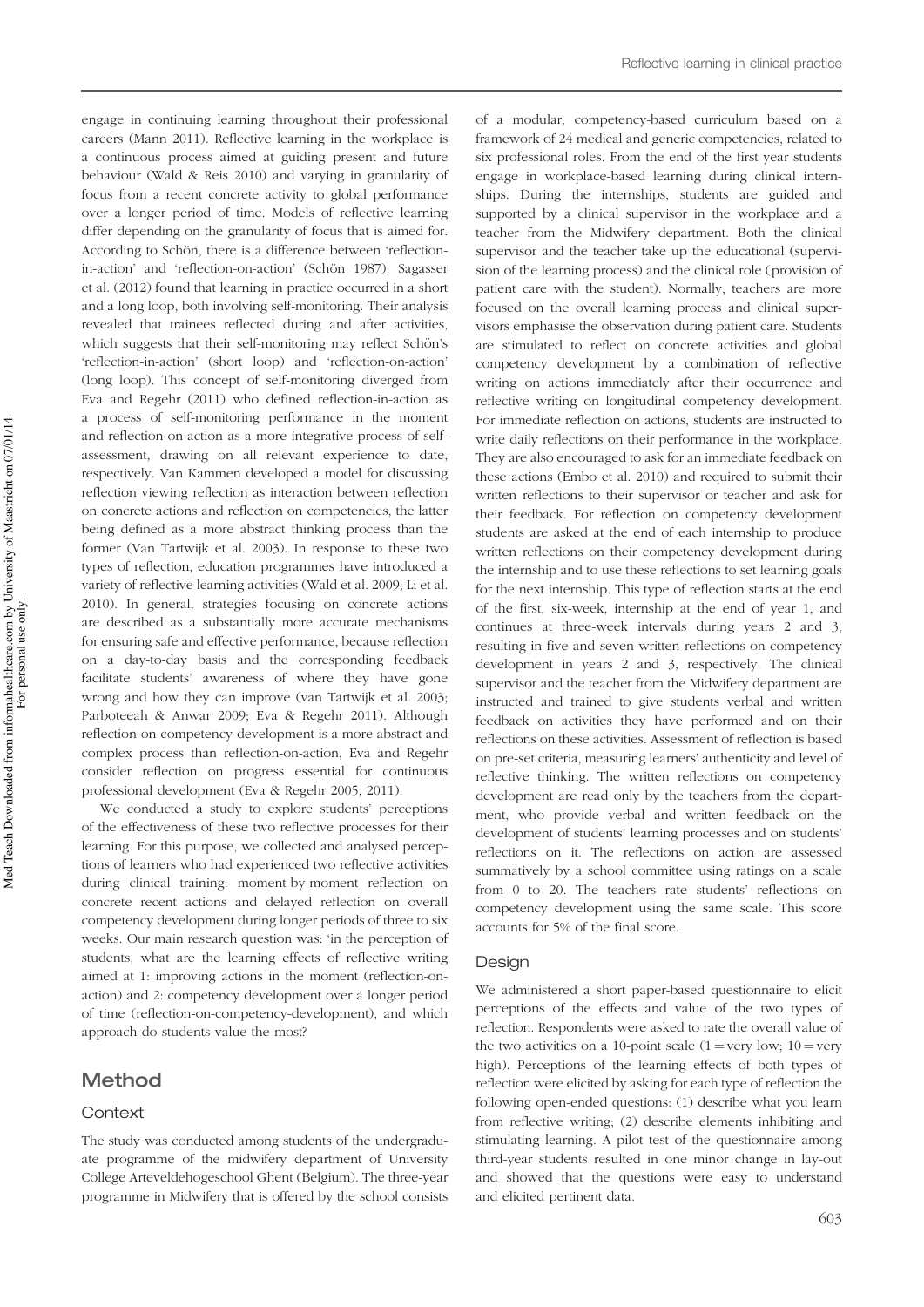#### Data collection

Both types of reflective writing were introduced in the curriculum in 2007. Invitations to participate in the study were sent to all present and former students who had experienced these activities: all current undergraduate students and midwives one year after graduation. Between May and September 2011, the questionnaire was completed by 146 respondents (overall response rate: 53%; first-year students 32/76, second-year students 57/77, third-year students 36/62, graduates 21/58). Students in years 2 and 3 completed the questionnaire in the classroom in the presence of a teacher who was not involved in the research project. First-year students received the questionnaire from the teacher during the first week of their internship and were asked to complete and return it in a closed envelope at the end of the internship. The graduates received the questionnaire by post. A reminder was sent by e-mail.

#### Data analysis

The scores were entered into SPSS for Windows, Release 20.0 (IBM SPSS Statistics, NY). Paired sample t-tests were performed to compare the perceived value of the learning effects of the two different types of reflection: reflection-on-action and reflection-on-competency-development. Effect sizes were calculated for the differences between the two means. Effect sizes are an increasingly important 'scale-free' index used to quantify the degree of practical significance of study results (Hojat & Xu [2004\)](#page-5-0).

The answers to the open-ended questions were analysed qualitatively to identify patterns and themes. All the answers were typed up and analysed using Atlas.ti 6.0 software (Scientific Software Development GmbH, 2006). The first author and a research assistant performed qualitative content analysis (Graneheim & Lundman [2004\)](#page-5-0). The answers were read through several times to gain an overall idea of the content. Texts relating to learning effectiveness and texts on inhibiting and stimulating conditions were analysed separately for the two types of reflective activities. Units of meaning, i.e. words, sentences and paragraphs expressing the same meaning, were identified, condensed, abstracted and coded. Based on commonalities, the codes were sorted into categories, and based on the researchers' interpretations of the underlying meaning of the categories, themes were developed. The latter process involved moving back and forth between full text, codes and categories.

#### Ethical considerations

The Ethical Review Board of the Dutch Association for Medical Education (NVMO) approved the study. Prior to the study, all participants received information about the study and signed an informed consent form. They were assured of confidentiality and anonymity when the findings were used for discussions or published in any form. The students were free to withdraw from the study at any time. Data were used for educational research purposes only. Participation was voluntary and participants received no compensation.

## **Results**

We first present the quantitative results followed by the qualitative results. Table 1 displays the mean scores (on a 10-point scale) on the perceived learning value of the two types of reflective activities. The score for immediate reflective writing on actions was generally higher compared to the score for reflective writing on competency development at the end of an internship. Second year students, in particular, gave very low scores on the learning value of reflection-on-competency-development. It was not until after graduation that respondents, retrospectively, valued delayed reflection more positively, although the mean score was moderate  $(6.42/10, SD 1.66)$ . A paired t-test showed that the differences between the two reflective writing activities were statistically significant for all respondents except for graduates. The differences decreased from year 2 onwards. Effect sizes were large for all student groups (year 1: 0.98; year 2: 1.48; year 3: 1.10), but low for the graduates (0.26).

#### Reflection-on-action

The main reason the respondents gave for their preference for immediate reflection-on-action was that it made them pause, look back on concrete actions and record information about their learning, which provided insight into their strengths, weaknesses and learning needs. This reflective writing activity enabled them to take immediate remedial steps to improve their performance in the next action: 'The daily reflections help both in noticing mistakes and difficulties and in making

| <b>Table 1.</b> Perceived learning value of reflection-on-actions versus reflection-on-competency-development. |           |                              |                              |                                      |                              |                              |                      |                                  |                              |
|----------------------------------------------------------------------------------------------------------------|-----------|------------------------------|------------------------------|--------------------------------------|------------------------------|------------------------------|----------------------|----------------------------------|------------------------------|
|                                                                                                                |           | Reflection-on-action         |                              | Reflection-on-competency-development |                              | Paired sample t-test         |                      |                                  |                              |
|                                                                                                                | n         | Mean                         | SD                           | Mean                                 | SD                           |                              | df1                  | sig                              | Effect size                  |
| Year 1 32<br>Year 2 57<br>Year 3<br>Grad.                                                                      | -36<br>21 | 7.28<br>6.85<br>6.88<br>6.88 | 1.08<br>1.20<br>1.23<br>1.77 | 5.70<br>4.57<br>5.20<br>6.42         | 1.99<br>1.81<br>1.76<br>1.66 | 4.31<br>8.06<br>5.57<br>0.74 | 31<br>56<br>35<br>20 | 0.000<br>0.000<br>0.000<br>0.466 | 0.98<br>1.48<br>1.10<br>0.26 |

 $N$  = number of respondents; Mean: on a score from 1 to 10; SD = standard deviation;  $t$  = paired samples  $t$ -test; df = degrees of freedom;  $s$ ig = significant at  $p < 0.0001$ ; Effect size = Effect size estimate for the differences between two means.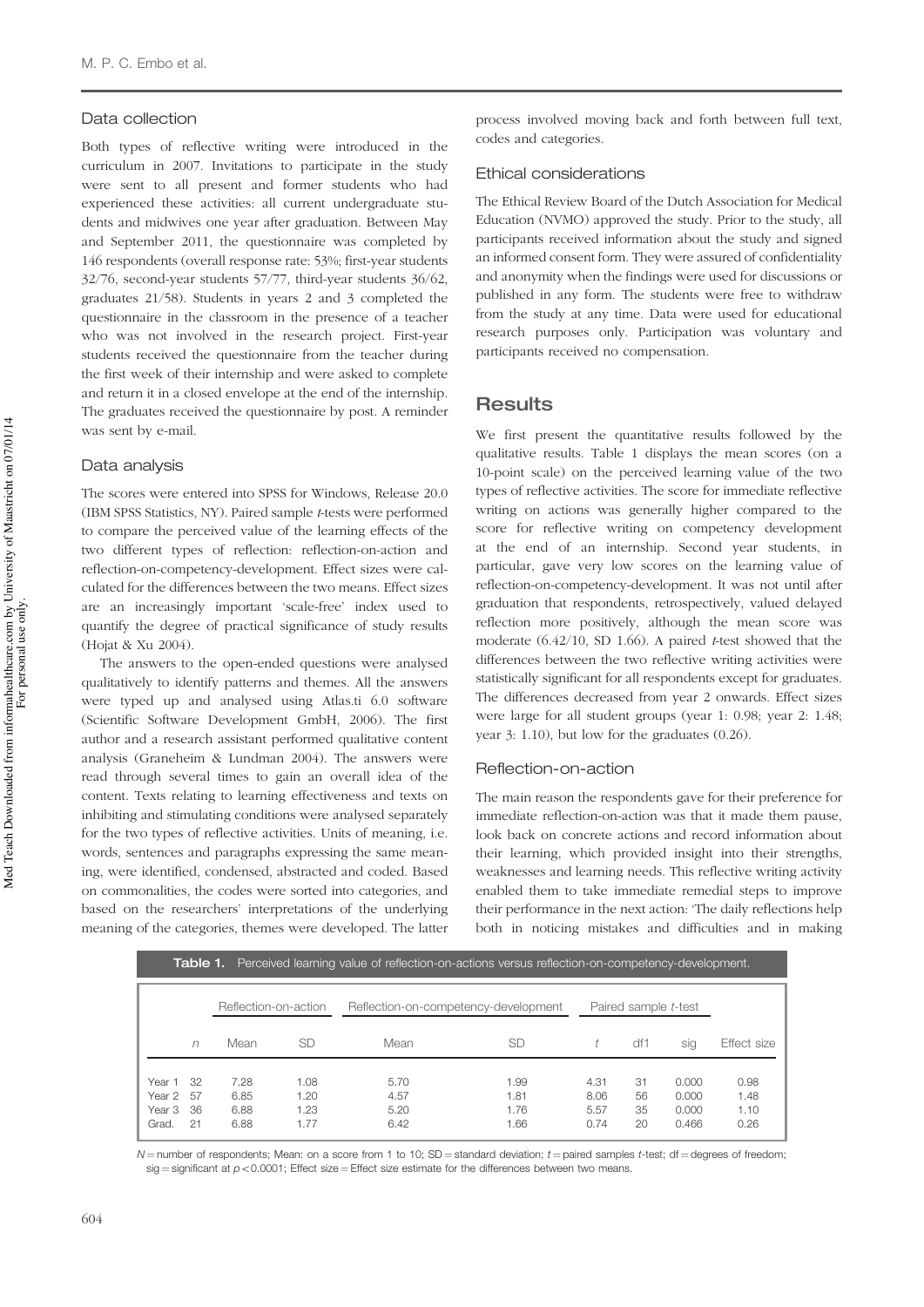adjustments at an early stage so that you reach the competency level faster' (UG1-R28). Students particularly appreciated that immediate reflection on clinical experiences stimulated their learning during internships: 'Because I was made to reflect on a daily basis, I made a lot more progress during my six-week internship' (UG1-R23).

Another effect of immediate reflection-on-action mentioned by respondents was that it challenged them to ask for feedback, which, in turn, stimulated supervisors to give verbal feedback on observed performances. Nevertheless, one-third of respondents perceived a lack of feedback, especially written feedback on their written reflections. Respondents perceived different barriers preventing supervisors from giving feedback: lack of time, lack of motivation and the competency-based structure of the feedback form. The latter is illustrated by the following quote: 'Competencies are positive to note progress. However, sometimes it would be easier to write reflections of the day on a blank sheet. This would also make it easier for midwives who are unfamiliar with the competencies to write feedback' (UG1- R10). Senior students and graduates reported this phenomenon more often than junior students.

Although most respondents emphasised the value of daily reflective writing, some respondents indicated that they thought daily reflection was excessive, especially considering that experiences worth reflecting on did not occur every day. Respondents also reported that reflecting honestly upon weaknesses that were revealed during challenging experiences was essential for learning, but caused tension between 'writing fair reflections' and 'fear of summative assessment': 'Because this is part of your assessment, you tend to write about experiences that you believe will give a positive assessment. You don't really learn from this. A lot depends on the strength of the relationship you have with your supervisor. When you make a big mistake, you are afraid to reflect on it for fear it will disadvantage you during the final assessment of the placement. Nevertheless, these are the very learning experiences on which you should reflect' (Grad-R12).

#### Reflection-on-competency-development

Students gave different reasons for their lower appreciation of reflection-on-competency-development at the end of internships.

Respondents frequently mentioned their overriding preoccupation with immediate performance during the present internship and that reflecting on competency development had no direct effect on their day-to-day performance. First- and second-year students, in particular, felt that the daily reflections facilitated their awareness of competency development during the internship. Consequently, reflection on competency development at the end of an internship seemed a mere repetition of the daily reflections and students felt that they wrote reflections on competency development mainly for the benefit of their supervisor, the assessment and their portfolio.

Another frequently reported reason for not valuing reflections on competency development was the perceived time investment, which appeared to be associated with the frequency of reflection, the writing activity, summative

assessment and the competency structure of reflective writing assignments. The majority of respondents felt that writing reflections every three weeks took up too much of their supervisors' and their own time. Time constraints and little progress often caused respondents to resort to 'copying previous reflections' or 'just putting something down to get it over with'. One in five respondents suggested that the learning effect might be enhanced by reducing the frequency of reflective writing, e.g. to once or twice a year. As with reflection-on-action, respondents reported a lack of feedback on their progress. To deal with this, it was suggested to replace written reflections with a reflective dialogue, which might facilitate learners' reflections and supervisors' feedback on competency development. As one of the respondents put it: 'This seems to me to result in less work to write for the student, less time to read for the supervisor and a more fair reflection with feedback' (Grad-R2). Additionally, a reflective dialogue might reduce the perceived imbalance between time investment and weight in summative assessment: 'The reflection report takes about one day to complete and it is only 5% of the points' (UG2-R4). Finally, respondents reported that the structure of the writing assignment required them to reflect on all the competencies, whereas not all competencies were relevant to or addressed during all the internships.

Competency-related reflection was valued mostly by graduates, who retrospectively saw the merits of this type of reflective activity. Graduates recognised more often that, during undergraduate training, reflective writing on competency development was useful because it facilitated longitudinal learning across internships: 'I learnt to deal with a longer period of training and feedback. I made a global analysis of my own actions and that often had a positive effect on my next internship' (Grad-R15).

# **Discussion**

We collected and analysed quantitative and qualitative data on the perceptions of students and recent graduates of an undergraduate midwifery programme regarding the learning effects of activities to stimulate reflection-on-action and reflection-on-competency-development.

Students were required to engage in both types of reflective activities, and the results revealed a marked preference for reflection-on-action. Respondents valued the immediate applicability of this type of reflection to improve their learning and performance in the workplace, whereas they did not experience a similar direct effect from reflection on overall competency development. These results are consistent with the work of Eva and Regehr ([2011\)](#page-5-0), who reported an apparent divergence between poor overall self-assessment and effective self-monitoring. This divergence may be similar to respondents' different perceptions of the two types of reflection that we found in the present study.

In the introduction, we listed the most influential enabling elements for the development of reflective learning. New in this study are the perceptions of learners that reflective writing activities aimed at different learning goals may require different learning conditions, relating to timing and content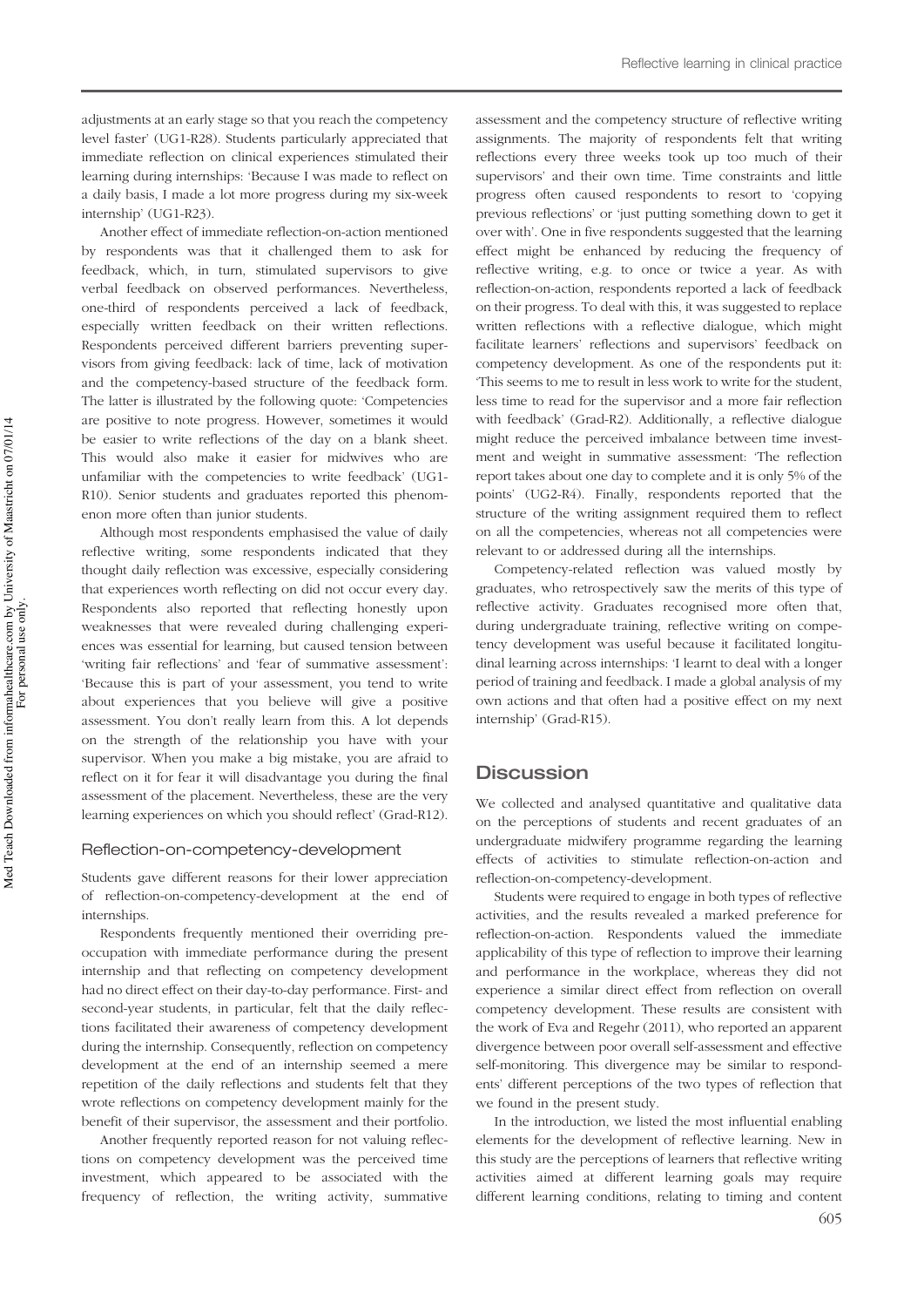<span id="page-4-0"></span>of reflection and to feedback. We will discuss these conditions consecutively.

As is so often the case in clinical education, time or rather the lack of it was an important reason given by respondents to explain why they did not perceive reflection on competency development to be very useful. The strict scheduling of both types of reflection during internships – immediate reflection on actions (daily) and reflection on competency development (every three weeks) – made reflection highly labour intensive for both students and supervisors. The short time interval between reflections on competency development may also have prevented students from appreciating the different purposes of the two types of reflection. Respondents suggested that a stronger distinction might be made between detailed reflection immediately after challenging learning experiences and global reflection after effective progress, which could be achieved by increasing the intervals at which the latter type of reflection was required. Increasing the intervals will reduce the amount of reflection required. This amount of reflection may have led to some quite superficial and ritualised reflections. As discussed by Boud and Walker (1998), consideration of the context in which reflective action is engaged is a challenge in using reflection.

The second difference in learning conditions relates to feedback. An interesting effect of daily reflection on action was that it encouraged students to ask for feedback and supervisors to provide feedback on observed actions. Nevertheless, respondents consistently indicated that they would like to receive more written feedback. This applied for both types of reflection but there appears to be a difference between the two types of reflection with regard to content and delivery of feedback. In this respect, the results of the present study appear to be consistent with research indicating that different reflective processes may require different feedback: specific feedback on performance versus general feedback on the learning process (Hirsch & Gabriel [1995\)](#page-5-0). The distinction between specific and general feedback refers to feedback content, but the respondents in this study distinguished also between different ways of delivering feedback. For feedback on progress, they preferred a progress dialogue over written feedback. Trainees in the long self-regulation loop also valued progress meetings, because these enabled them to discuss their progress and learning plans (Sagasser et al. [2012\)](#page-5-0).

First-year students were most positive about how structuring reflection-on-action facilitated reflective learning. As students got more experienced, however, they preferred a less structured format over the fixed structure they had to use. These results confirm evidence that flexibility is essential to address individual learning needs and foster in-depth reflective learning (Driessen et al. [2007;](#page-5-0) van der Vleuten et al. [2012](#page-5-0)). We suggest further research exploring the effect of the feedback form's structure on the type, and perhaps quality of feedback provided.

The limited sample size, the response rate of 53%, the short questionnaire and the setting of the study in one Midwifery department in Belgium inevitably limits the generalisability of the results. The response rate was moderate and we cannot exclude that responders might be more orientated to one reflection approach. Also the results may be specific for an 606

educational setting where both types of reflection are used simultaneously. This means we have to be careful in generalising the findings to learning environments where only one type of reflection is used.

# **Conclusion**

Developing reflective learning in clinical practice is a continuous process, and this study gives some insight into effects of the granularity of the focus of reflection on learner's perceptions of its usefulness. Immediate detailed reflection on actions was appreciated the most. Most learners were primarily focused on direct improvement of specific actions, which was most effectively supported by reflection-on-action, especially as it stimulated them to ask for feedback. Reflecting on more global long-term competency development was less appreciated, because it had no clear and direct effect on improvement of day-to-day performance. The results suggest that since the two types of activities to support reflective learning address different learning goals they probably also require different underlying educational arrangements, specifically in respect of the length of the reflective learning cycle and the provision of feedback.

## Notes on contributors

M.P.C. EMBO, MSc, is a nurse, midwife and coordinator in the Midwifery Department, University College Arteveldehogeschool Ghent.

E.W. DRIESSEN, PhD, is Associate Professor of Education and Chair of the Department of Educational Development and Research, Maastricht **University** 

M. VALCKE, PhD, is Professor of Education in the field of 'Instructional Sciences' and Chair of the Department of Educational Studies, Ghent University.

C.P.M. VAN DER VLEUTEN, PhD, is Professor of Education, Department of Educational Development and Research and Director of the School of Health Professions Education (SHE), Faculty of Health, Medicine and Life Sciences, Maastricht University.

# Acknowledgements

We thank the students and recently graduated midwives of the Midwifery department of the University College Arteveldehogeschool Ghent for their participation in this study. We also thank Tracy Embo for translating students' quotes and Mereke Gorsira for editing the final versions of this manuscript.

Declaration of interest: The authors report no conflicts of interest. The authors alone are responsible for the content and writing of this article.

## **References**

Boud D, Walker D. 1998. Promoting reflection in professional courses: The challenge of context. Stud Higher Educ 23(2):191–206.

- Driessen E. 2009. Portfolio critics: Do they have a point? Med Teach 31(4):279–281.
- Driessen E, Overeem K, Tartwijk van E. 2010. Learning from practice: Mentoring, feedback, and portfolios. In: Dornan T, Mann K, Scherpbier A, Spencer J, editors. Medical education, theory and practice. Churchill Livingstone: Elsevier. pp 211–227.